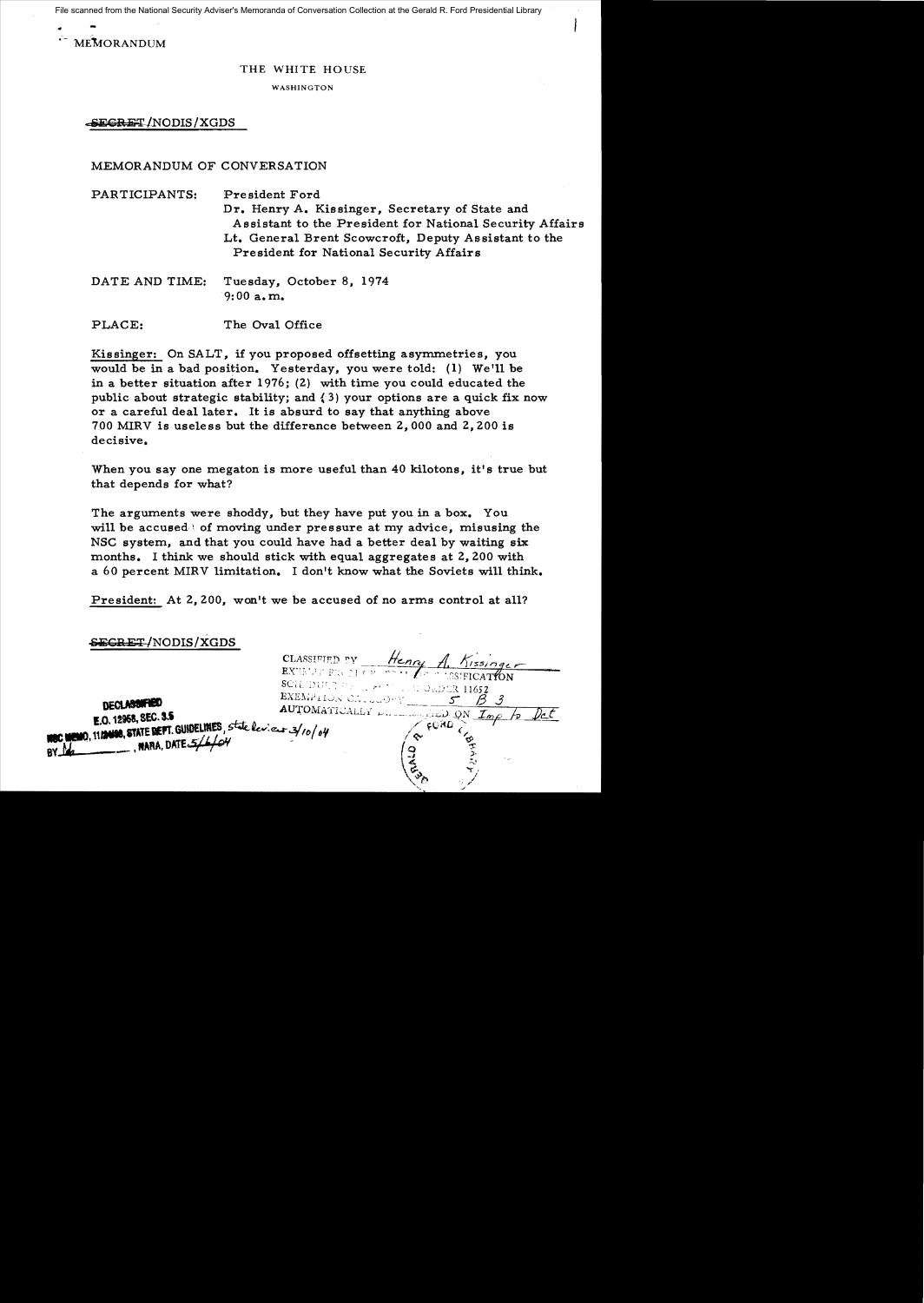## ..ECRET /NODIS /XGDS 2

Kissinger: Yes. But the USSR would have to cut back. If all restraints were off, the Soviet Union could build new holes and go up in their totals very rapidly.

President: I was mad. They were totally inflexible.

Kissinger: The real problem is they have a united bureaucratic front.

This proposal would at best not be an insult. It would have to emerge out of Vladivostok, not before. You would have to ram it down DOD's throat. If they wanted more throw weight, they could come in with a program. The arguments were fradulent. (Poseidon at 5 MIRV). If the Soviets don't accept this, we could fall back to balanced asymmetries.

President: I don't like it but go ahead. Give me a comparative chart of this versus balanced asymmetries.

I thought Jim was inflexible, Clements was better and Brown was embarrassed.

Kissinger: On the Middle East, I can get a new line in the Sinai. I will go two times to Syria and Egypt. The trouble is Syria. They won't hold still unless you can give them assurance you will support another move on the Golan. But there are those Israeli settlements there.

President: How many are there?

Kissinger: That is not the point. Moving one of them would be a massive! problem. You would have to threaten an aid cutoff. If we don't do this, we could trigger a war with an Egyptian disengagement. But Israel has no intention of making another move on the Golan. We may have another war anyway. What Israel asks for, Egypt can't-give. But it is hard to show the American people that it isn't fair to ask for moves for peace in return for territory.

President: Would that move on the Golan break our commitment to Israel?

Kis singer: No, but you can'tget this by negotiations'-- only through brute force.

SEGRET/NODIS/XGDS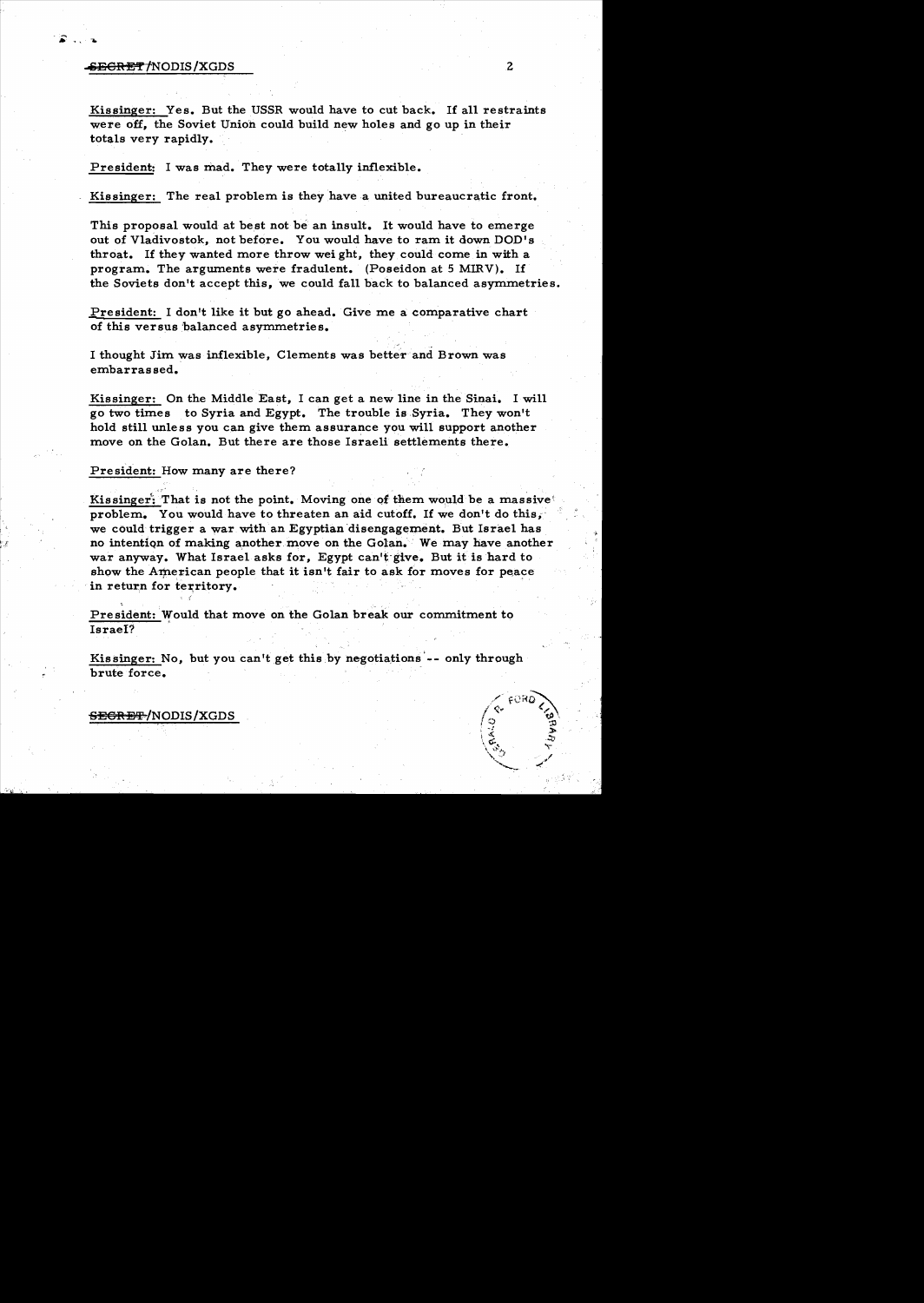#### SECRET /NODIS / XGDS 3

President: If we got Egypt, Jordan and Syria along attainable lines, does that give us a higher probability of peace over five-to-ten years, or is it just another step?

Kissinger: I think you could have five years before the Arabs try again for the 1967 borders, but without moves there will be war next year.

Israel is moving to vote no on the PLO, but will lay the groundwork with the Arabs.

Another issue on which State opposes me.' The Africans are trying to expel South Africa from the UN on apartheid and humanitarian reasons. I think we should veto, but there will be an explosion. If we let South Africa be expelled on this, we *are* opening a Pandora's box. It is a bad precedent to expel a country because they have a bad policy. We will try to organize enough abstentions so they can't get the votes.

President: Why does State take this attitude? I thought they took the position this was an internal matter.

Kissinger: The Department is Kennedy-liberal. I am trying to week them out.

President: I think we have to veto, but abstention would be better.

Kissinger: On Gierek, he is a national Communist. He has to maneuver between the Communists and Catholics.

You have to expect everything will get back to the Soviet Union, so don't take cracks at them, but any suggestions that you will deal separately with them would be welcomed.

Gierek wants you to meet with him a half hour before the dinner.

President: Fine, Upstairs. Should I ask him about Church?

Kissinger: No. He will want to talk CSCE and MBFR and relief on PL-480. Don't get into details.

President: Basket III is a problem?

S<del>ECRET</del> /NODIS /XGDS

."

**CHD**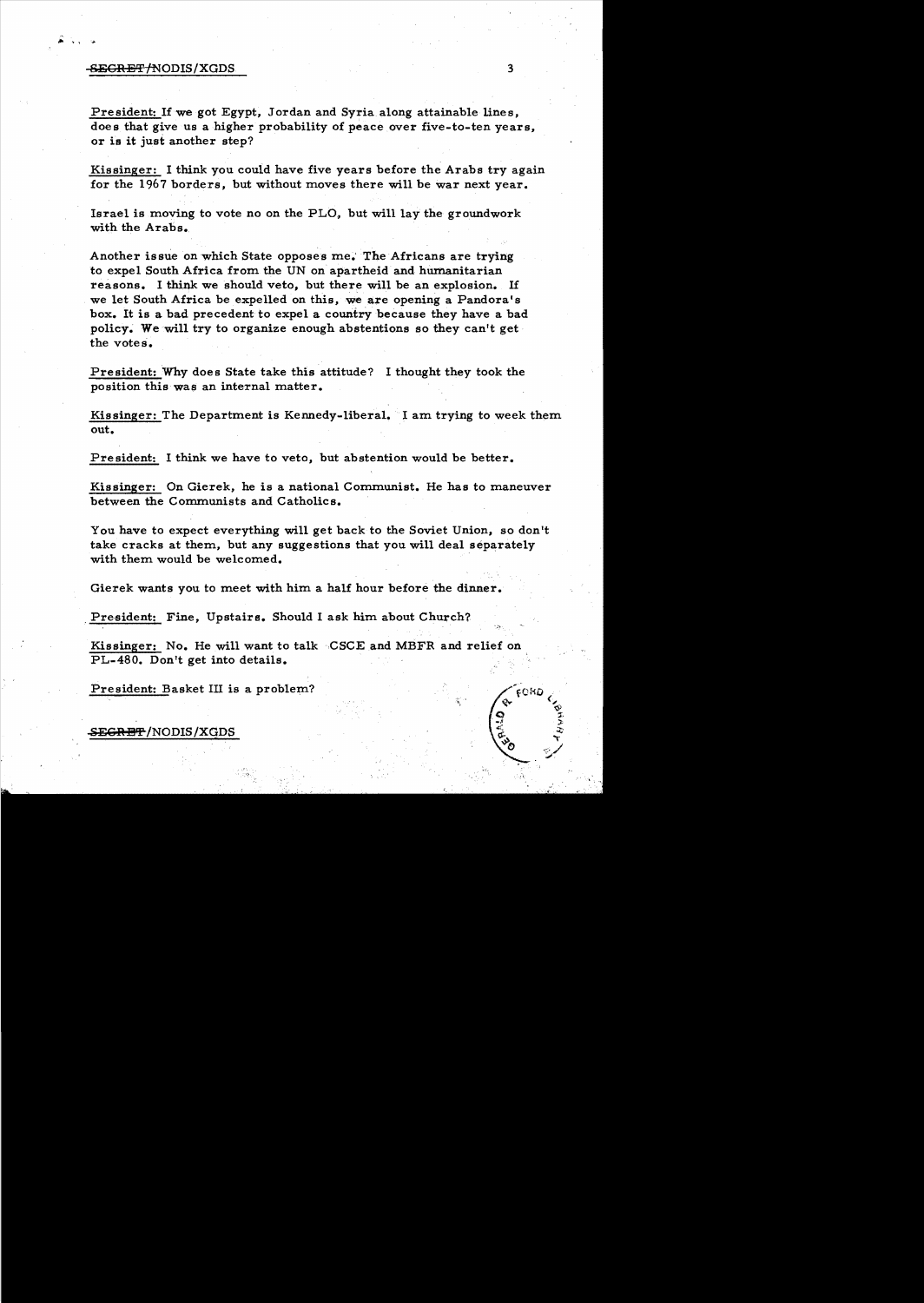# $E$ GEGRET / NODIS/XGDS

Kissinger: III is human contacts. I say we can't jeopardize our relations with Western Europe over Basket III but we will use our influence. Another issue is confidence-building measures (CBM's)-maneuvers, etc. The Europeans want notification of division-size movements; the Soviets want a corps. The Europeans want observers, the Soviets agree to it on an ad hoc basis, but not regular. I think CSCE will be resolved next spring. Either Schmidt or Giscard will sell out.

**SiiCBET** !NODIS!XGDS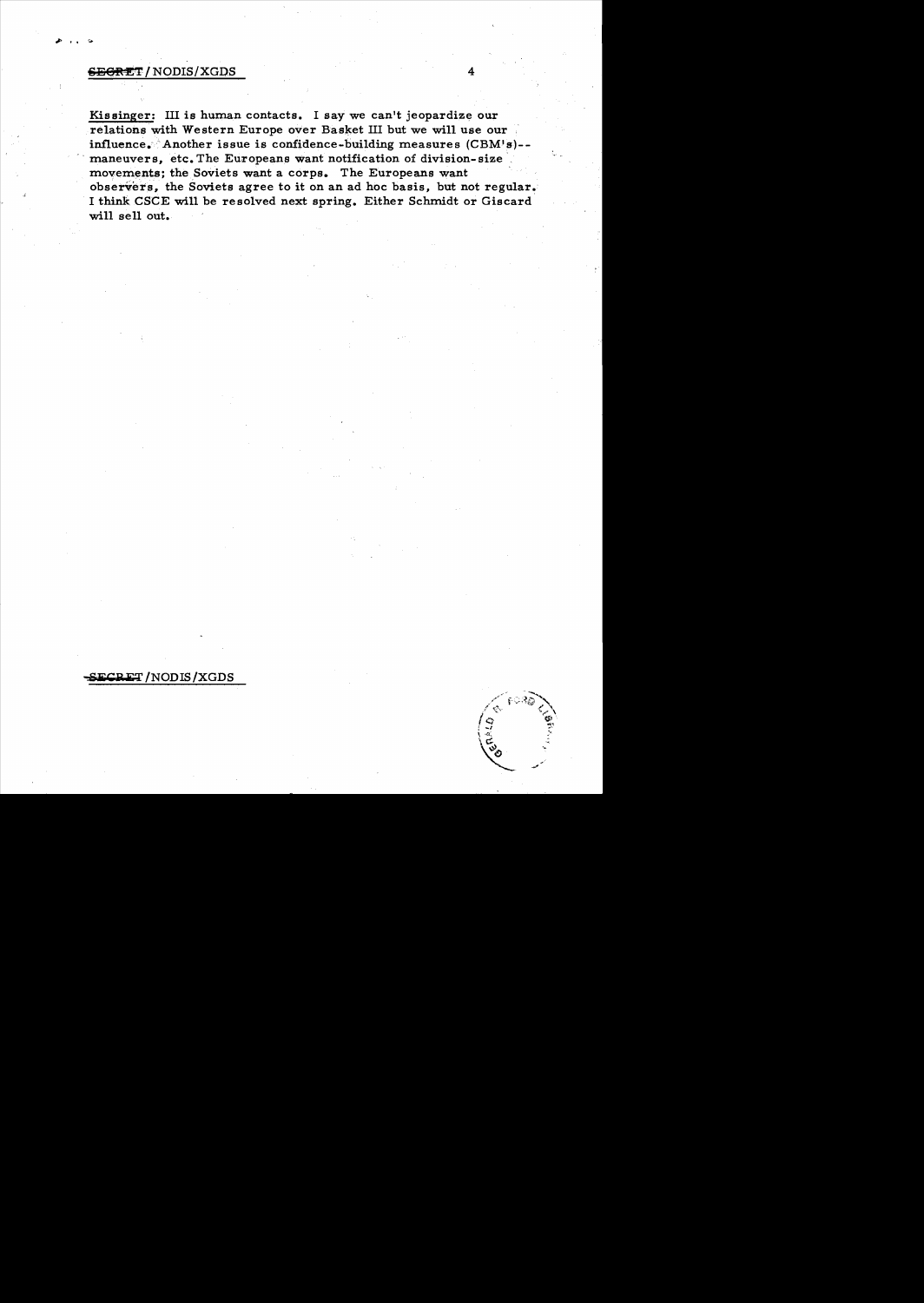CP 11 word for yesterday -who saved w/ws (6g)  $V$   $P/K$   $C \subseteq \mathbb{R}^{111}$ <br>Tuesday - 9:00 am L'Occ Salt, if Jon parquiel effecture augenture pour 115 Catter situation offinite) 6 (2) Witton you could educate on books stability (3) Optimorre a quick fix now, or a conefort deal lettre Autres de la marin de la moisie de la merinde When you say I might more import than you be, with that dispends for what. The anguments were shouldy, but they have just you in a box gan will be accured of maning under programation advice, meaning NSC system, + that you could have built bottom clearly to get a me. Athick we stude w/expert aggregate at 2200 6/ willthin P at 2200 commit was be a coassed of no among control. K Yea But USE would know to cut had If all set into reason of CSU would hinded more holes<br>I go up in total say equily.<br>I denne mad. They were totally inflict to  $\mu$ astr This program would at last cred be one would to would have to uniceps out of Veal. with takes. You comme have to 1 am it down DOD that's St thing wonted your Tw They evald emision w/a pay. Theorguments was freschetons. (Poserdon at 5 mins If Some don't once get an's, we candid fall burk to " bodome l'argumetion.<br>P J Init like et but pa almail, bion une a computation holandel experience. Chant of This way bolom where putin. That Jum was explished, Clements better

E.O. 12958, SEC. 3.5 NSC MEMO, 11/24/98, STATE DEPT. GUIDELINES, State levers 3/10/04<br>BY Long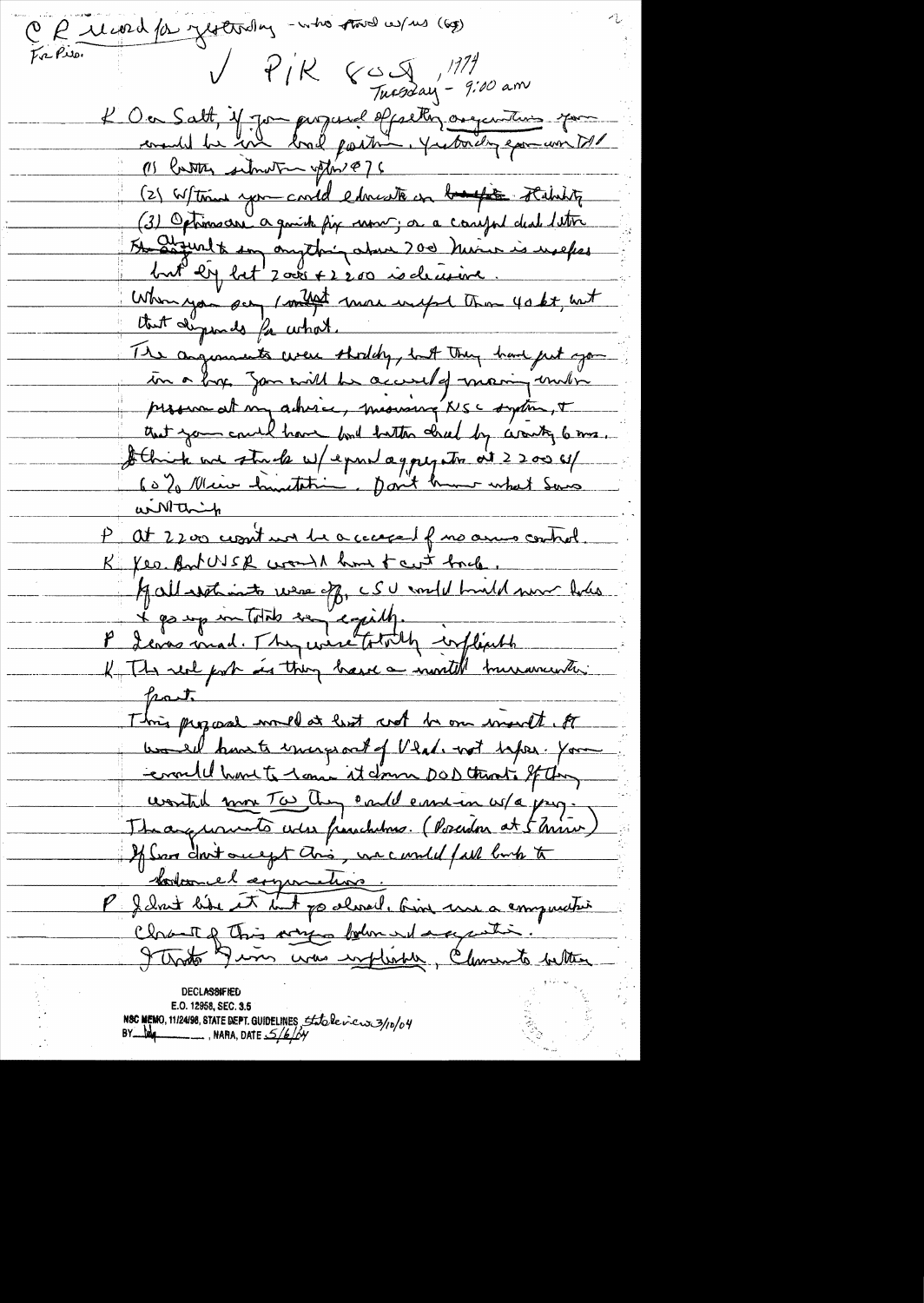and Brown enlarged K da ME, le campeta nom lime in Sinai, Will go 2 times S & F. Phe Amede is Syric, They went will store embers them give the assumer year will serppet want to more on Golm I Am may anether? Q That note point this nuring are of the would be concerting probe. "Jom would have to the atter and endoff. If an dont de this, are cased tingen a wom w/E drainy operant. But I has no intention familler movion arlan, We may have another won myong. What I asks, E can't give, But hard to show US prophe it won't fin to cept for more for peace in whom for territory P would that more in Colon break and control to K his lost you can't get this by mystritics-orty the family force. P Afron got E, J, S aboung attenuate lines dons That point vo bright probable proces 5.10 yes et is it port author stop." Warambitinapoin fiés then will be was next years I waling to cute we on PLO, but will long opon liverk ces avans state oppose today à develle should write, but will be explorin. If we let SA de expellation this, wie open "Pandam boy. It have placent to expel a county to la came of bird pating. When will as a seguingle unango alstantins so they can't get a who. 1 When State take this statute 12? Stat they troke position this writernal matter.